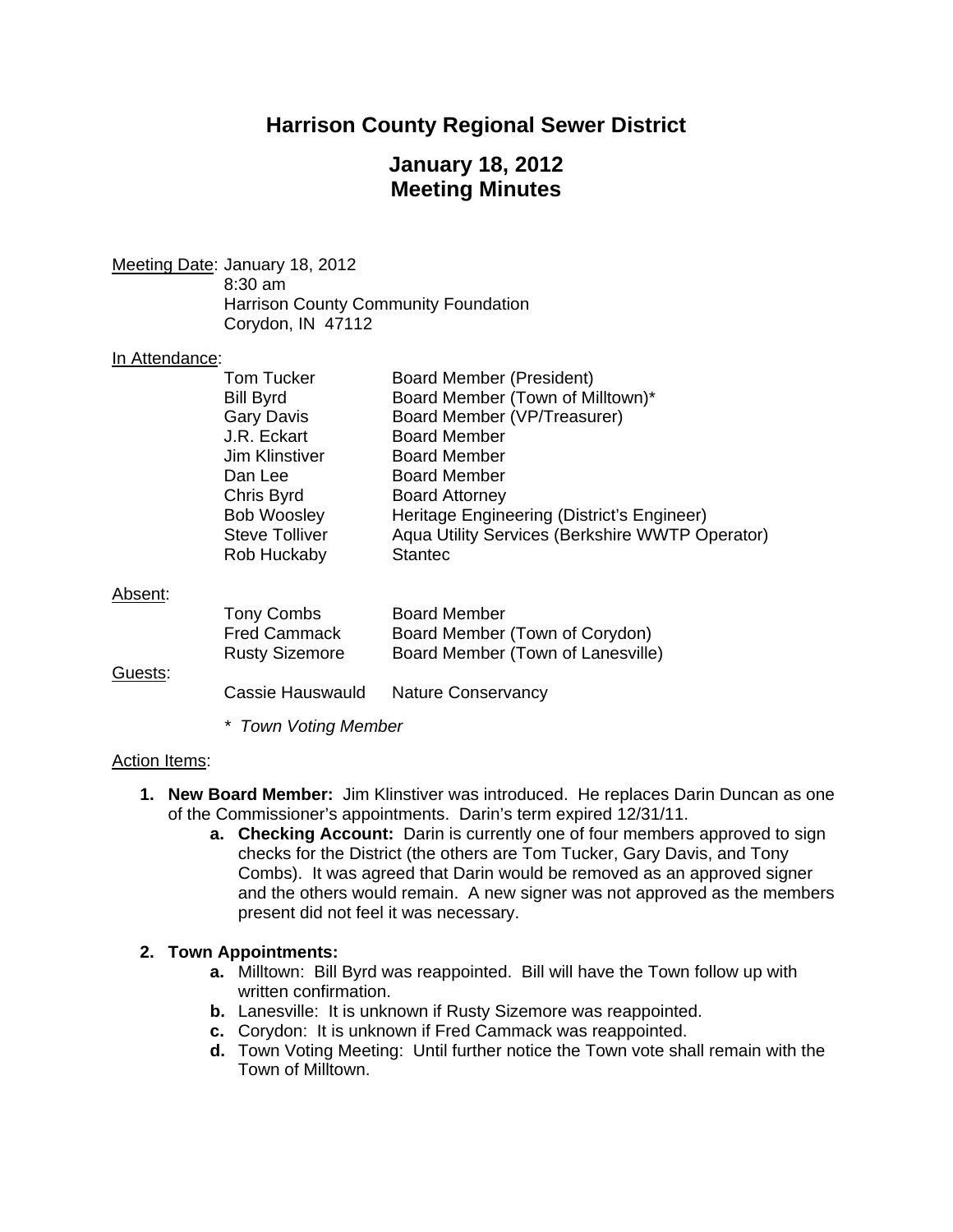HCRSD Mtg Minutes January 18, 2012 Page 2 of 5

- **3. November 16, 2011 HCRSD Board Meeting Minutes:** *A motion was made by Gary Davis, seconded by Dan Lee to approve and sign the revised minutes. Motion passed unanimously.*
- **4. December 21, 2011 HCRSD Board Meeting Minutes:** *Motion made by Bill Byrd, seconded by Gary Davis to approve the minutes. Motion passed unanimously.*

#### **5. Berkshire WWTP Operations Report.**

- **a. Operations Report (December):** Steve Tolliver presented the December 2011 Operations Report and reported the WWTP continues to meet permit requirements. Steve noted that during the recent extremely weather the emergency generator operated perfectly. Steve also made the Board aware that the owners of the mobile home park have begun dredging and emptying the lagoon (per IDEM Agreed Order). *Motion made by Dan Lee, seconded by Jim Klinstiver to approve the December Operations Report. Motion passed unanimously.*
- **b.** *Aqua Utility Services Contract: A motion was made by JR Eckart, seconded by Gary Davis to approve and re-new the operations contract with AUS. The contract is for a five (5) year period but can be canceled at any time with thirty (30) days notice. Motion passed unanimously.* Steve Tolliver also noted that Schedule 3 – Rate Schedule has been updated to reflect a new category "Senior Technician" at \$75.00 per hour.

### **6. New Salisbury EDA Grant Update:**

- **a. Engineering Design Services for WWTP Design:** Signing of the engineering services design contract was tabled to allow all members a chance to fully review the contract. The contract will be voted on for approval at the next meeting. The Contract being utilized is an EJCDC Standard Form Agreement utilized by EDA.
- **b. Easement Acquisition:** Bob Woosley and Chris Byrd reported that easement acquisition is underway. A full report on which easements have been acquired will be sent out via email to all Board Members. Specific discussions regarding amounts to be offered will be discussed in Executive Session.
- **c. Potential Funding Shortfall:** There is a possible \$293,800 funding shortfall made up of the following:

| \$2,202,600   |                                     |
|---------------|-------------------------------------|
| (\$1,048,800) | <b>EDA Grant</b>                    |
| (\$670,000)   | <b>County Matching Funds</b>        |
| (\$95,000)    | <b>EDC Committed Funds</b>          |
| (\$95,000)    | User Fees (\$5k connection fees)    |
| (\$35,000)    | <b>HCCF Grant Funds (remaining)</b> |
| \$258,800     |                                     |
| \$35,000      | County Loan to be re-paid           |
| \$293,800     | <b>Potential Shortfall</b>          |
|               |                                     |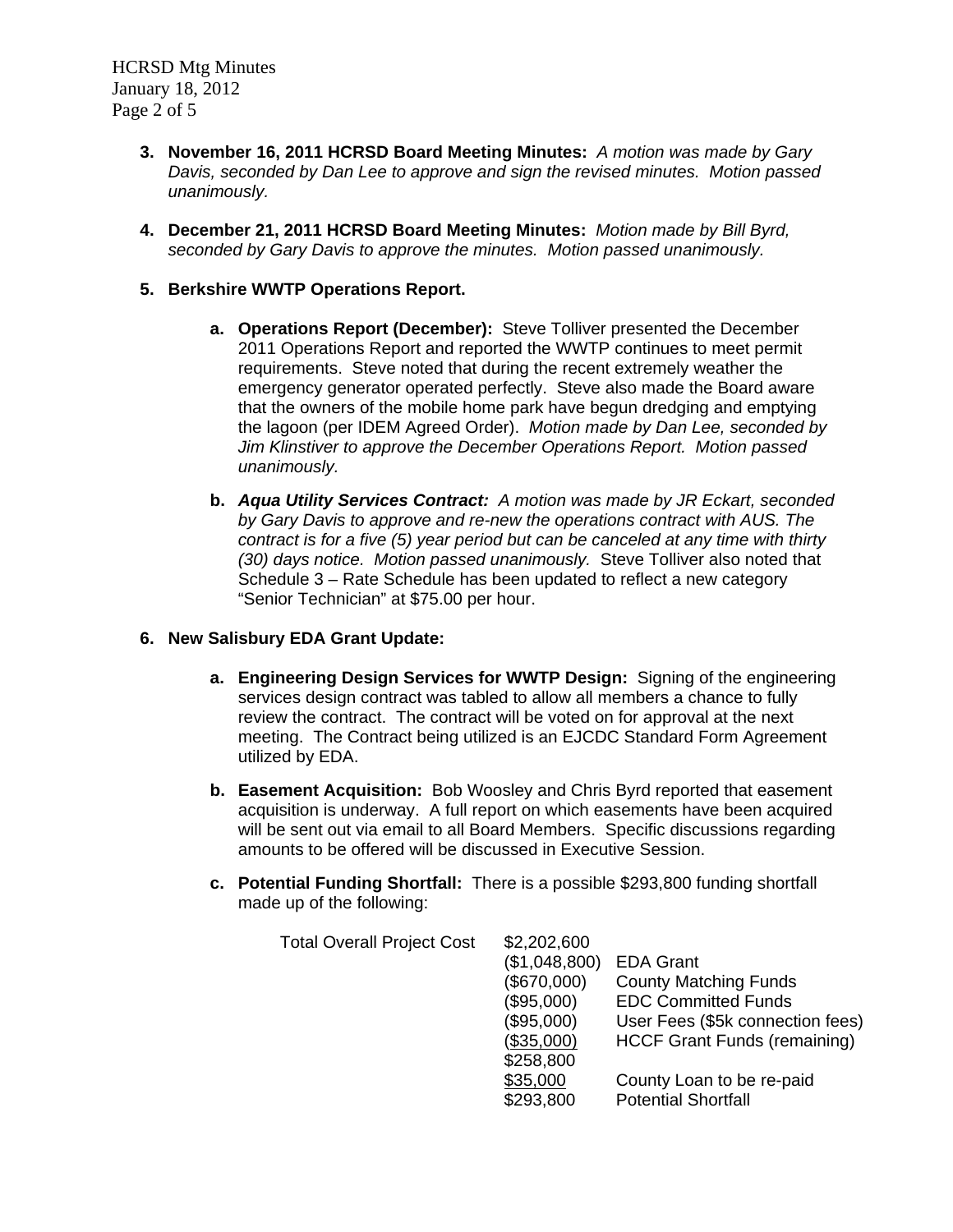Tom Tucker and Bob Woosley will approach the EDC to request \$293,800 in funding to make up this potential shortfall. If these funds are not necessary they will be returned to the EDC. This request will be made at the EDC's February meeting.

- **d. Cash Flow Projections:** A general discussion was held on the cash flow projections for the project. When will money be needed and at what junctures? Jill Saegesser is working with the District to finalize these projections. This item will be discussed further at the February meeting. A separate account will be set up to track all spending on the project. It was discussed that the District will make a request to the Commissioners in the coming months to request the full \$670,000 commitment be forwarded to the District and placed in this account to allow payments to be made. The EDA grant is a reimbursable type grant, the District must spend the money prior to requesting reimbursement. The County funds will be utilized to cash flow the project while the District is awaiting reimbursement.
- **7. HCCF Stormwater Grant Presentation to Commissioners. Lanesville and Corydon Campus Demonstration Projects, Total Budget \$89,500.** Rob Huckaby advised that the he presented to the Council at their last meeting (it was supposed to have gone before them on December 27, 2011 but was delayed due to the Auditor failing to advertise it properly). It is unknown when the Council will vote. They currently have a freeze on approving any additional appropriations pending a Department of Local Government and Finance review of County spending. It is anticipated that this will not be resolved until March.

### **8. Treasurer's Report:**

| <b>a.</b> A motion was made by JR Eckart, seconded by Dan Lee, to approve the |             |  |
|-------------------------------------------------------------------------------|-------------|--|
| following invoices. Motion passed unanimously.                                |             |  |
| Town of Corydon - December sewer charges                                      | \$5,245.54  |  |
| Aqua Utility Services - Jan. WWTP operating contract                          | \$2,349.84* |  |
| Harrison County REMC - Power charges                                          | \$866.46    |  |
| Aqua Utility Services - Sludge Hauling                                        | \$1,850.20  |  |
| Aqua Utility Services - Sludge Hauling                                        | \$1,819.91  |  |
| U.S. Postal Service - 2012 PO Box rental                                      | \$96.00     |  |
|                                                                               |             |  |

*\*Aqua Utility Service's fee increased by 3% effective Jan. 1, 2012.* 

Note: Medical Campus Service - The Town of Corydon has not passed along the credit for the reduced water usage as a result of the Cooling Tower water. Credits are due to the District. Currently Ramsey is billing the Hospital for less water usage than the District is paying the Town of Corydon to treat. Tom Tucker will meet with the Town of Corydon to have this resolved to allow a credit to be issued to the District. The District is currently showing a negative income for the months of September, October, and December.

**b.** *A motion was made by Gary Davis, seconded by JR Eckart to approve Heritage Engineering's invoice in the amount of \$1,908.00. This amount will be charged to the District's Operating Budget. Motion passed unanimously.*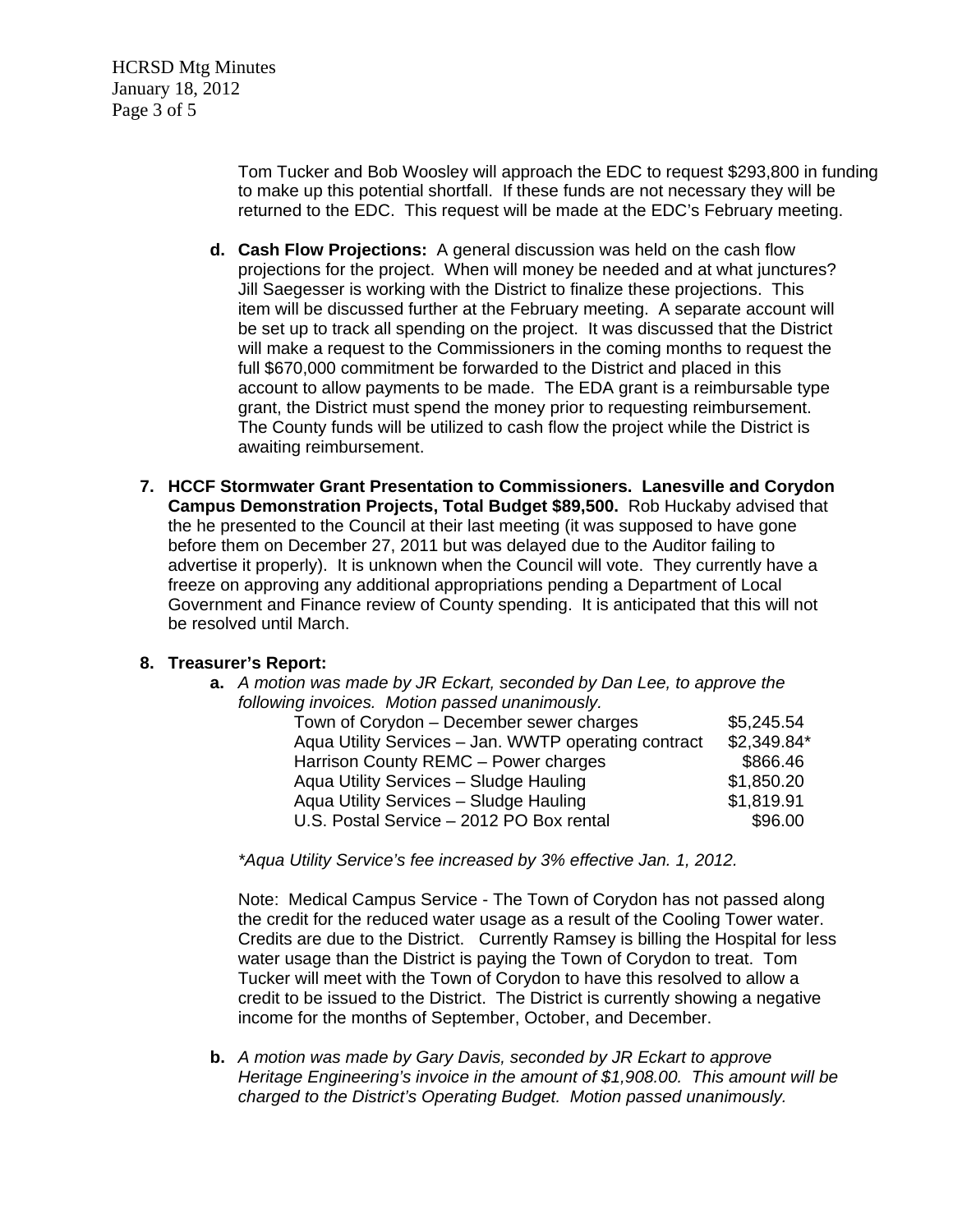HCRSD Mtg Minutes January 18, 2012 Page 4 of 5

- **c.** *A motion was made by JR Eckart, seconded by Jim Klinstiver to approve Dillman, Chastain and Byrd's invoices in the amount of \$100.00 for meetings and \$4,000.00 for New Salisbury Easement Acquisition work. The \$100.00 amount will be charged to the District's Operating Budget and the \$4,000.00 will be charged to the Projects Budget or New Salisbury Grant Budget. Motion passed unanimously.*
- **d.** *A motion was made by Gary Davis, seconded by JR Eckart to approve Heritage Engineering's invoice in the amount of \$8,574.00. This amount will be charged to the District's Project's Budget. Motion passed unanimously.* This entire invoice was for easement acquisition and easement plat preparation services and is eligible for reimbursement via the EDA Grant for the New Salisbury Project (if sufficient funds remain at the end of the project).
- **e.** *A motion was made by Gary Davis, seconded by Dan Lee to approve Larry J. Harmon Appraisals Inc invoices totaling \$200.00 (comprised of two individual \$100.00 invoices for Indiana MHC and Ramsey 64 properties). These invoices for the preparation of Fair Market Estimates for each of these properties. Motion passed unanimously.* This entire invoice was for easement appraisal services and is eligible for reimbursement via the EDA Grant for the New Salisbury Project (if sufficient funds remain at the end of the project).
- **f.** *A motion was made by Dan Lee, seconded by Jim Klinstiver to approve the December Treasurer's report. Motion passed unanimously*.

### **9. Other Business:**

- **a. Lanesville Interchange Service:** Bob Woosley distributed a map to all members showing possible options for sewer service. Additional information will be distributed to all members via email for discussion at a future Board Meeting.
- **b. North Harrison School Campus Sewer Service:** Bob Woosley distributed a schematic map showing a possible option for providing sewer service to the campus. Additional information will be distributed to all members via email for discussion at a future Board Meeting.
- **c. Indian Creek Watershed Master Plan:** The Board requested that Bob Woosley add a copy of the master plan to the District's website.

#### Next Meeting:

Board Meeting: **Wed. February 15, 2012 at 8:30 am** @ Harrison County Community Foundation Building.

Minutes prepared by: Heritage Engineering

# **End of Minutes**